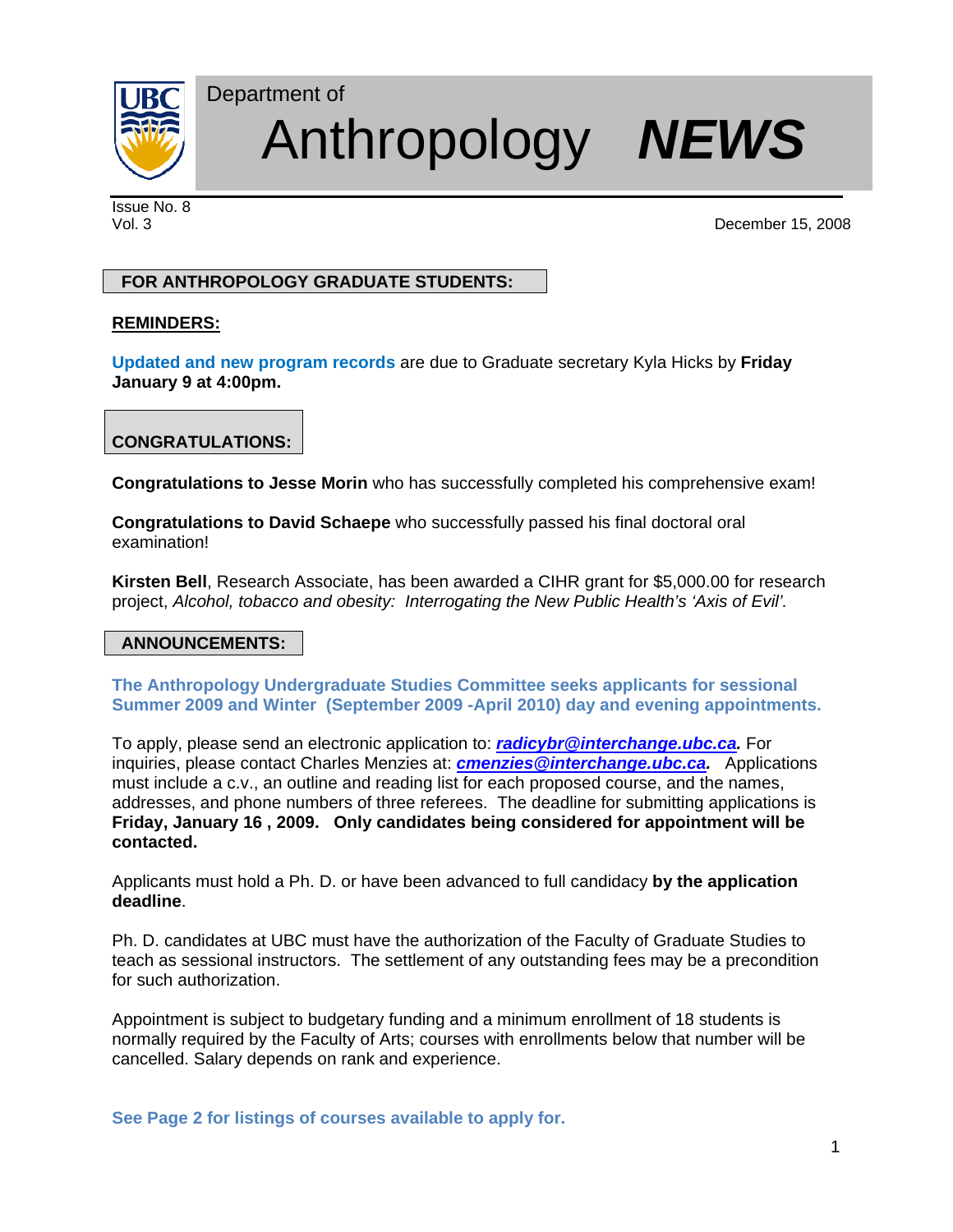For up to date schedule information, please check: http://www.students.ubc.ca

## *Summer 2009:*

Anth 100 (3 credits), Section 921: Intro to Cultural Anthropology May/June 2009 M W 6 pm  $-9$  pm Anth 103 (3 credits), Section 921: Intro to Archaeology May/June  $T$  Th 6 pm  $-9$  pm AnSo 201 (3 credits), Section 921: Ethnic Relations May/June MTWRF 10:30 am – 1 pm Anth 329 (3 credits), Section 951: Anth & First Nations Canada July/August MTWHF 10:30 am – 1 pm Anth 409 (3 credits), Section 951: Applied Anthropology July/August MTWHF 10:30 am – 1 pm

## *Winter: September 2009 to April 2010*

Anth 100 (3 credits), Section 004, Term 2: Intro. to Cultural Anthropology Monday, 4:30 to 7:30 Anth 200 (3 credits), Section 001, Term 1: Intro. to Anthropology M W F 10 am - 11 am Anth 201 (3 credits), Section 001, Term 1: Ethnic Relations M W F 10 am - 11 am Anth 302 (3 credits), Section 002, Term 2: Ethno Special Area: Area open M W F 9 am – 10 am Anth 317 (3 credits), Section 002, Term 1:Linguistic Anthropology M W F 1 pm  $-2$  pm Anth 326 (3 credits), Section 001, Term 2: Primate Behavior and Ecology M W F 10am – 11 am Anth 330 (3 credits), Section 001, Term 1: Anthropology of the Rural Peoples and Global Economy M W F 9am – 10 am Anth 341 (3 credits), Section 001, Term 1: Intro. Museum Anthropology T Th 11 am – 12:30 pm Anth 360 (3 credits), Section 001, Term 1: Introduction to Ecological Anthropology M W 4 pm – 5:30 pm Anth 415 (3 credits), Section 001, Term 1: Religion and Society Thursday  $3:30$  pm  $-6:30$  pm Anth 420 (3 credits), Section 001, Term 2: Archaeology of B.C. M W F 9 am – 10am